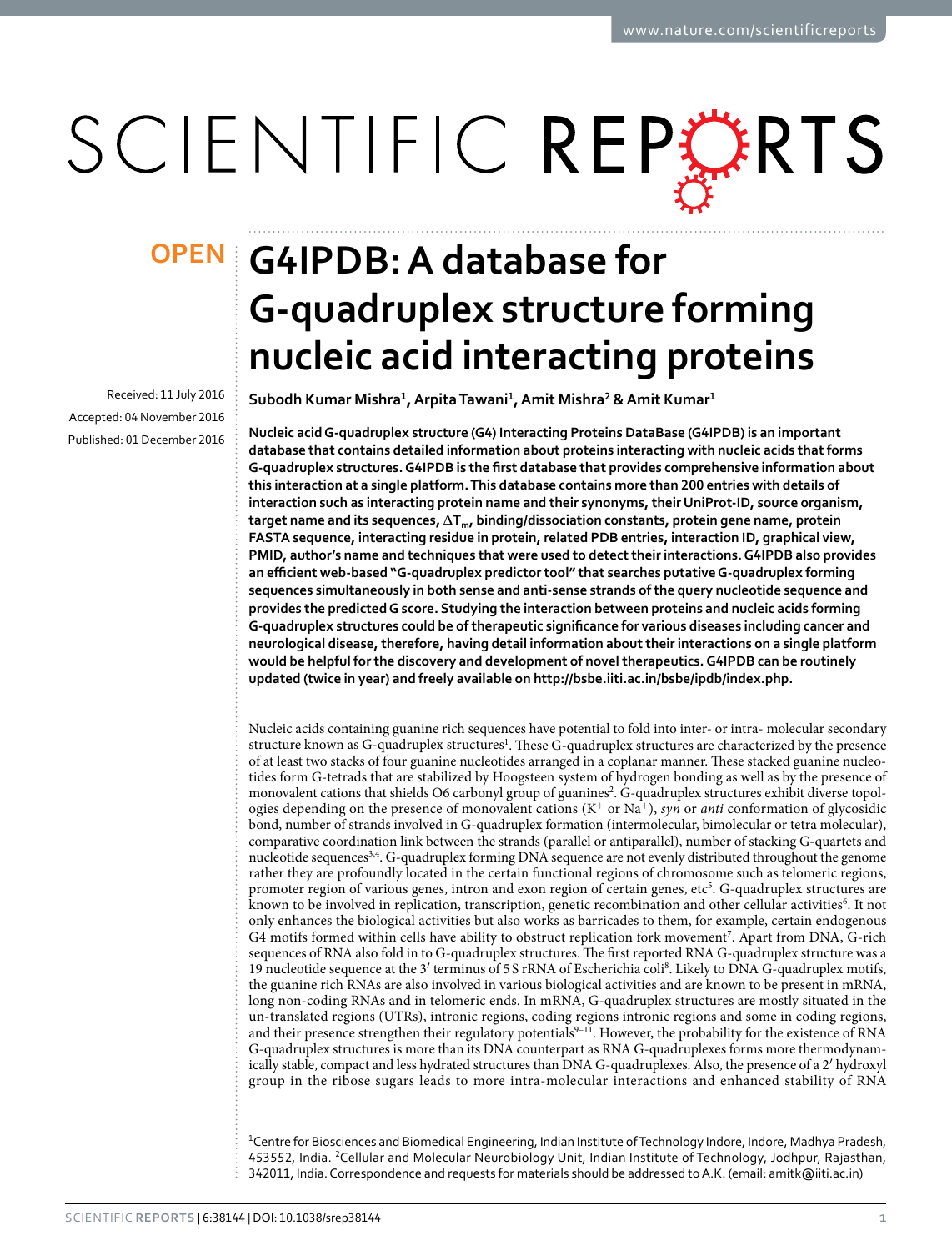G-quadruplex structures. The discovery of disease - causing G-quadruplex DNA/RNA is yielding a wealth of new therapeutic targets, thereby, providing a new structure based tools for development of novel therapeutics.

In past, it was known that proteins bind to nucleic acids and play vital role in regulation of cell growth and development. Initially, proteins are known to bind to duplex DNA, however, there are proteins that binds to G-quadruplex DNA and/or RNA structures and play significant roles in various biological functions. The first reported G-quadruplex binding proteins were Telomeric DNA binding proteins that binds to the telomeric sequence and regulate the activity of telomerase enzyme[12](#page-7-9). This enzyme maintains the length of telomeres and counteracts its shortening during each cell division. Along with telomerases, Shelterin involves in group of six protein complex which plays crucial role for homoeostasis of telomeric length and prevent inappropriate activation of DNA damage response and repair[13](#page-7-10). It consists of TRF1 and TRF2, POT1 (protection of telomerase1), TPP1 (tripeptidyl peptidase 1), TIN2 (TERF1 (TRF1)-interacting nuclear factor 2) and RAP1 (Repressor/ Activator Protein 1) proteins. Similarly, many proteins have also been reported that binds to other G-quadruplex motifs, for example, Nucleolin, that bind to NHE III region of C-MYC promoter forming G-quadruplex structure. Recently, TDP-43 have been discovered as G-quadruplex binding protein that interacts with GGGGCC rich transcript of C9ORF72 gene involved in ALS (Amyotrophic Lateral Sclerosis) disorder<sup>[14](#page-7-11)</sup>.

Apart from DNA G-quadruplex binding proteins, RNA G-quadruplex binding proteins have also been reported. One of such proteins is fragile-X mental retardation protein (FMRP) that binds via its arginine–glycine–glycine (RGG) box to m-RNA forming G-quadruplex structure[15](#page-7-12). The interaction of RNA G- quadruplex structures with several ribosomal proteins has been revealed in 43 S pre-initiation complex that scans mRNA for start codon. The presence of G-quadruplex motif at 5′-UTR of this RNA prevents this recognition of the start codon and causes pathogenicity in the cell[16](#page-7-13). As these proteins have been found to be involved in several cellular processes, thus their study would lead to insights for the betterment of therapeutics development for various diseases. For example, the interaction of tumour suppressor proteins binding to nucleic acid sequence forming G-quadruplex structures could serve as a possible therapeutic target for cancer treatment<sup>[17](#page-7-14)</sup>. In order to utilize this theme for the advancement of therapeutic development, it is requisite to understand the various parameters and conditions defining these interactions. Many researchers have explored a large number of such proteins and created a huge experimental dataset for their interactions with nucleic acids forming G-quadruplex structures. Assembling such huge information on a single platform would facilitate and expedite the strategies for drug discovery and development. Identification of new computation tools and construction of database containing information about G-quadruplex sequences, their structure and their interaction with various proteins would provide immense understanding for their formation, function and recognition. To the best of our knowledge, till date there is no such database available that is solely dedicated to the proteins interacting with nucleic acids forming G-quadruplex structures. Herein, we report the first database that provides detailed information for various proteins that binds to G-quadruplex structures forming DNA and/or RNA such as NCL<sup>[16](#page-7-13),[18](#page-7-15)</sup>, RHAU<sup>[19,](#page-7-16)[20](#page-7-17)</sup>, BLM Helicase<sup>[21](#page-7-18)</sup>, UP1<sup>[22](#page-7-19)</sup>, TPP1<sup>[23](#page-7-20)</sup>, IGF2<sup>[24](#page-7-21)</sup>, FMRP<sup>[25](#page-7-22)</sup>, SRSF1<sup>[16](#page-7-13)</sup>, NOA1<sup>[26](#page-7-23)</sup>, etc. These comprehensive details available on a single source would allow the database users to get all the relevant information in one click that ease drug discovery process in a rational manner.

# **Results**

**Browsing G4IPDB Database.** The Graphical User Interface (GUI) of G4IPDB database is available at the web URL <http://bsbe.iiti.ac.in/bsbe/ipdb/index.php>[Fig. 1](#page-2-0) depicts the screenshot of G4IPDB home page showing options for browse, search, G4 predictor tool and contact options. G4IPDB contains more than 200 entries that were broadly categorized into two browsing options (i) G-quadruplex DNA interacting protein and (ii) G-quadruplex RNA interacting protein. The architecture of G4IPDB is illustrated in [Fig. 2](#page-3-0) and screenshots of browse option page with the available browsing options is shown in [Fig. 3a and b](#page-4-0). These two categories contain entries for proteins specific to each type of G-quadruplex structures. These could be explored by browsing this tab that will open a new window containing list of G-quadruplex interacting proteins with their respective UniProt-ID, UniProt entry name, interaction ID, target DNA/RNA name, target DNA/RNA sequence (if available) and respective pubmed ID for reference from which the original data was collected [\(Fig. 4a and b](#page-5-0)). More details about their interaction could be explored by further browsing the hyperlinked interaction ID that will open a new table containing details of the interaction like dissociation and association constants ( $K_d$  and Ka, whichever is available in original reference), structural and sequence information about protein (PDB ID if available and their FASTA sequences, UniProt ID, UniProt Entry name, source organism, protein's coding gene information (gene name and their synonyms), PMID, author's name, techniques used to detect interactions etc. For example, if user will click on G4DIP1, which is the interaction ID for Nucleolin protein, a new window will open that list out various details about Nucleolin, its interacting nucleic acid structure and their interaction information ([Fig. 5\)](#page-5-1). The 3D structure of related proteins and their interactions with G-quadruplex DNA/RNA were hyperlinked as related PDB ID, if available in the literature. In order to assist the database users to retrieve the original source of experimental data, we have hyperlinked its reference PMID. For example, when browsing the interaction ID G4PIBD28, the resulting page will display the PMID as 25679041 that are hyperlinked with original PubMed link for its original research article which is "The maize (Zea mays L.) Nucleoside diphosphate kinase1 (zmNDPK1) gene encodes a human NM23-H2 homologue that binds and stabilizes G quadruplex DNA". The Graphical User Interface (GUI) allows the users to perform text search, structure search for the G-quadruplex nucleic acids and protein structure as well as it also allows the downloading of entire database information.

**G4 sequence predictor tool.** From last few decades, guanine rich sequences has gravitated the attention of scientific community because of their regulatory role in various biological processes and as a potent thera-peutic target<sup>[27](#page-7-24),[28](#page-7-25)</sup>. Therefore, building of efficient computational tool to mine the putative G-quadruplex forming sequences in the genome is highly important. G4IPDB provides a web-based tool that predicts the putative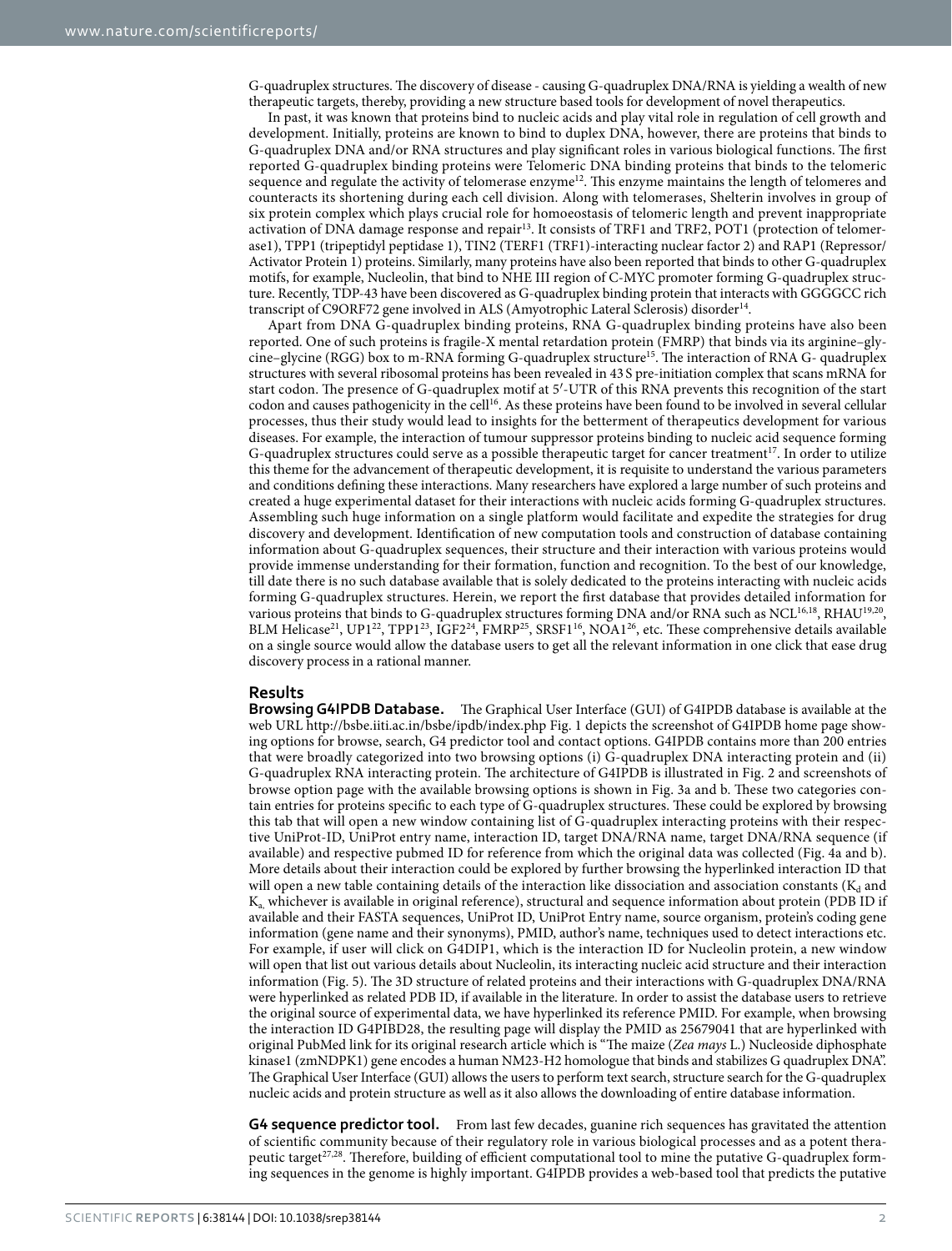

<span id="page-2-0"></span>

G-quadruplex forming sequences based on the previously described algorithm<sup>[29](#page-7-26)</sup>. The screenshot of G4 predictor tool page shows different search options for predicting the putative G-quadruplex motif in given sequences provided by the database user ([Fig. 6](#page-6-0)). G4-predictior tool is capable of predicting the putative G-quadruplex forming sequence simultaneously in both sense and antisense strands. It also shows the output of the start and end positions of each putative G-quadruplex forming motif and provides total number of putative G-quadruplex motif in the queried sequence. G4 predictor tool is extensively user friendly that allows user to either enter the sequence manually or browse the sequence containing file from the local disk. It is efficient to perform analysis of very large sequences on any genome size ranging from bacteria to mammalian genome. The prediction for putative G-quadruplex forming sequences is based on pattern matching of  $G_{[Y1]}[X]_{[Y2]}G_{[Y1]}[X]_{[Y2]}G_{[Y1]}[X]_{[Y2]}G_{[Y1]}$ motif. In this motif G represented the Guanine nucleotide and X represented any nucleotide including Adenine (A), Guanine (G), Cytosine(C), Thymine (T) and Uridine (U) nucleotide. The length of guanine tracts (Y1) varies from 2 to 7 in number and length of loop (Y2) varies with minimum of 1 and maximum of 7 nucleotides. The stability of predicted G-quadruplex structure will depend upon the number of guanine tracts, length of the internal loop as well as on the number of tandem repeats of the motif sequence. The default maximum length of putative G-quadruplex forming sequence is 49 bases. [Figure 7](#page-6-1) shows an example for the output of putative G-quadruplex forming sequence in the queried nucleotide sequence.

**G4 Prediction Score.** The efficiently calculated cG and cC score has been validated as reliable and robust score for prediction of putative G-quadruplex forming sequence in given nucleotide sequences<sup>[30](#page-7-27)</sup>. This score system lessen the false positive prediction and calculate the prediction score indubitably by considering few base pairs upstream and downstream of putative G4 motifs. The putative G-quadruplex motifs with higher cG/cG score have more probability to readily fold into G-quadruplex structure.

**Quick search option.** In order to search database rapidly rather than constructing the proteins structure, we have provided Quick search option in the database. This search option facilitates the user to search database directly by protein or target name, target sequence, protein sequence, UniProt-ID, UniProt entry name, author's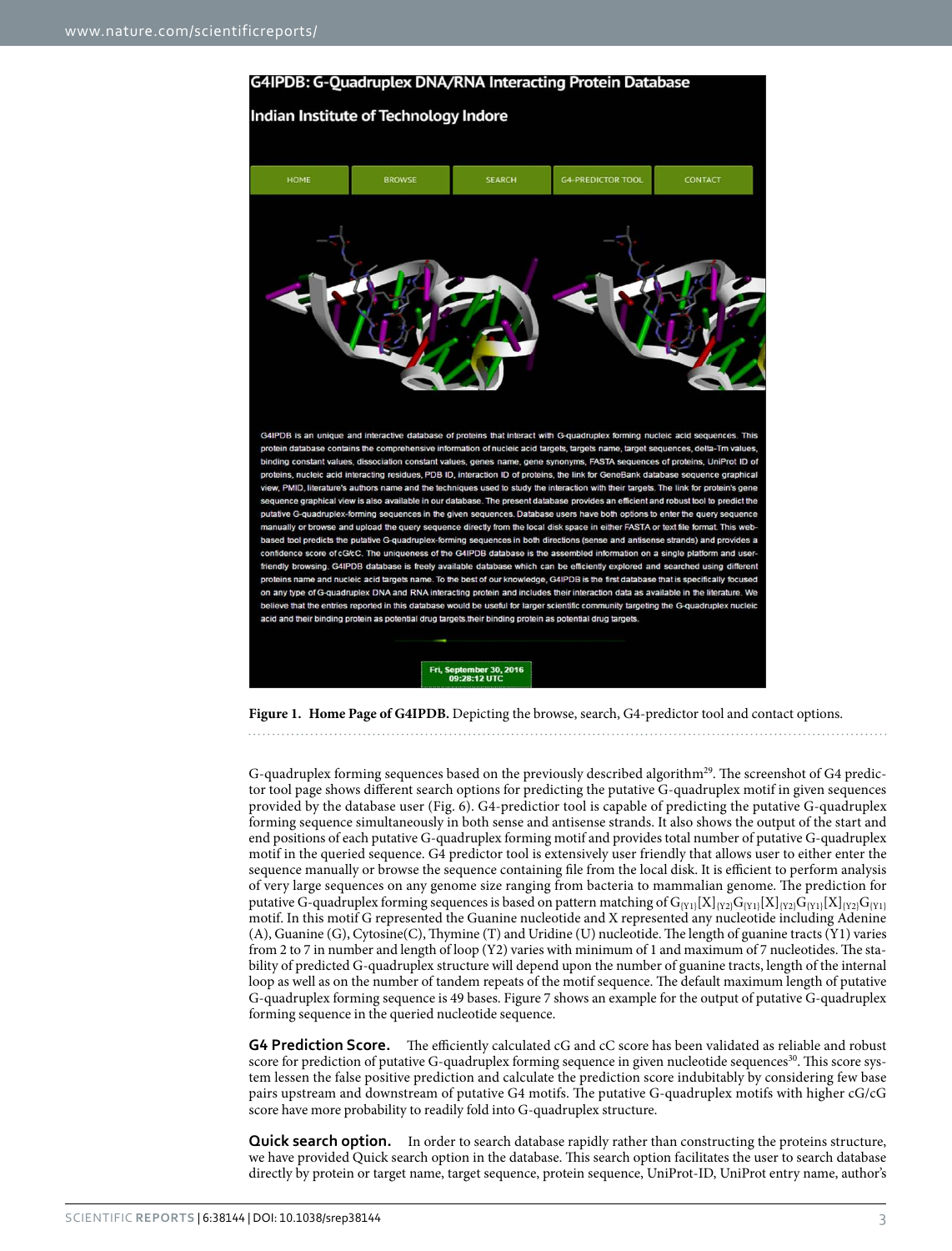

# <span id="page-3-0"></span>**Figure 2. Schematic representation of the architecture of G4IPDB.**

# 

name, technique used in the study, PMID etc. For example, if user gives FMRP as query string, this search option gives the output that has FMRP as interacting protein.

**Advanced search option.** We have also provided an advanced search option to facilitate users to search database specifically and efficiently on the basis of users choice. In this search option we have provided 10 different types of search criteria such as G4IPDB interaction ID, DNA/RNA target name, DNA/RNA target sequence, Interacting protein name, UniProt-ID, UniProt entry name, protein coding gene name, gene synonyms, PMID and authors name. User can simultaneously select the range of search criteria and get the search result in more specific manner.

# **Discussion**

We have constructed G4IPDB database with an effort to assist the scientific community in further improving the efficiency of small molecule therapeutics for nucleic acid based diseases. The sequestration of proteins to G-quadruplex DNA/RNA motifs may lead to diseased conditions due to incorrect interactions. For instance, formation of G-quadruplex structure by the expanded repeat r(GGGGCC)<sub>n</sub> in intron 1 of c9orf72 gene sequesters TDP-43 that leads to impairment of its function and causes ALS disorder[31,](#page-7-28)[32](#page-7-29). However, certain G-quadruplex and protein interactions are also beneficial for cells, such as, interaction of promoter G-quadruplex motifs with various proteins and regulate their transcription process. For instance, the c-myc proto-oncogene is known to be overexpressed in more than 80% of tumors including colon cancer, breast cancer, etc<sup>[33](#page-7-30)[,34](#page-7-31)</sup>. Upstream region of its promoter controls its expression and contains G-quadruplex forming sequence. Nuclear protein Nucleolin stimulates G-quadruplex formation in the promoter region of c-myc gene and caused its transcriptional repression. Therefore, the understating of the interactions between these protein and G-quadruplex forming sequences would help us to design a better therapeutics for the diseases associated with G-quadruplex – protein interactions. Our database will provide a platform that contains information about these interactions and would be helpful for designing drugs and targeting diseases that involves G4-quadruplex-protein interactions. [Figure 8](#page-6-2)  demonstrates an overview of various applications of G4IPDB. We have traversed more than 5000 peer-reviewed journals to gather the wide range of chemo-informatics data and compile them on a single platform. The G4IPDB is a collection of G-quadruplex DNA/RNA binding proteins with more than 200 entries. Users can browse this database on the basis of nucleic acid categories and have an ease to access several binding parameters such as their activity records, conventional pharmacodynamics and pharmacokinetic information includes binding constant, dissociation constant,  $T_m$  values, etc. The GUI of our database facilitates the user to search the database efficiently by protein name, UniProt ID, UniProt entry name, target name, target sequence, authors name and PMID. We believe that G4IPDB would stand as chemically oriented portal for the advancement of structure based drug design, virtual screening, molecular dynamic simulation and docking studies to develop the therapeutics for targeting nucleic acid based diseases. We are continuing in a process of growing this database with more entries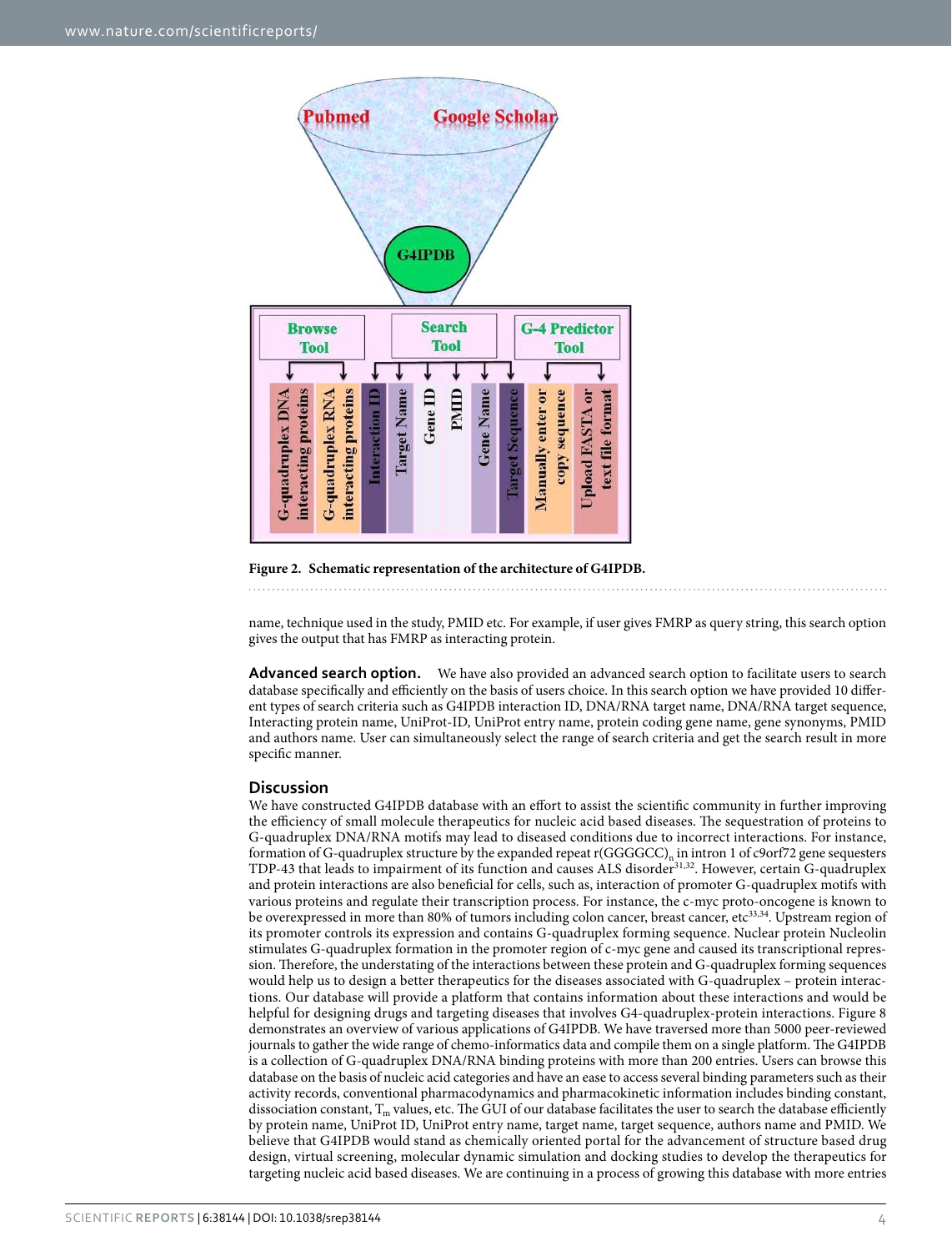G4IPDB: G-Quadruplex DNA/RNA Interacting Protein Database Indian Institute of Technology Indore **LIOM** ROOMS SEARCH **G4-PREDICTOR TOOL**  $COMTAC$ Select an option to browse **G-quadruplex DNA interacting protein G-quadruplex RNA** interacting protein

b

a



<span id="page-4-0"></span>**Figure 3. Browse and Search Options.** Screenshots of (**a**) Browse option showing classified organization of G4IPDB and (**b**) Search options showing different searching criteria.

for proteins. In future version of G4IPDB, we will include the tool for clustering analysis, QSAR statistical analysis and web-based docking tool to determine ligand target interactions.

# **Methods**

**Database overview.** The database is built using XAMPP server (under the GPL license) which provides a user friendly integrated web development environment and supports MySQL, Apache, PHP at a single platform. Apache2 is used as web server platform and MySQL-RDMS (relational database management system) (5.6.24-MySQL Community Server) is used as database server for data storing; organization and query execution (see Supplementary Table S1–S5 for a complete description of MySQL database). G4IPDB web Server is running on the Dell Inc. (Model # PowerEdge R720xd) system which is equipped with Intel(R) Xeon(R) CPU E5-26650@2.40 GHz processor and 16 CPUsX2.399 GHz CPU cores. Website pages were built using PHP language on Net Beans IDE (8.1) platform. The G4IPDB site is best viewed by Google Chrome, Firefox, and Opera browser enabled with Java (version 1.6 or higher).

**Data collection.** The information for G-quadruplex DNA/RNA- protein interaction were fetched from reported literature searched in PubMed and Google Scholar using various keywords such as 'G-quadruplexes protein interaction', 'G-quadruplex DNA binding protein', 'Quadruplex DNA interaction with protein', 'G-quadruplex RNA binding proteins' and 'Quadruplex RNA interacting proteins'. The details of interacting proteins, UniProt-ID, UniProt entry name, protein coding gene name and gene synonyms, source organism, their target nucleotide sequences, association constant ( $K_a$ ), dissociation constant( $K_d$ ), change in the melting temperature upon interaction of protein to their target nucleotide sequences ( $\Delta T_m$ ), related PDB ID, technique used to detect interaction, PMID, author's name and other available information were manually mined from available literature (see Supplementary File for definition of descriptors). The entry for which PDB ID was not available, interacting residues in the binding protein was predicted by the web based tool BindN. The FASTA sequences of proteins were used for the prediction of interactive residue. For DNA binding proteins, prediction accuracy estimated from cross validation is about 70% with equal sensitivity and specificity. At the same time, for RNA residues the prediction accuracy estimated from cross validation is 68%. The external link for gene ID and NCBI sequences were manually collected and hyperlinked with the associated entries.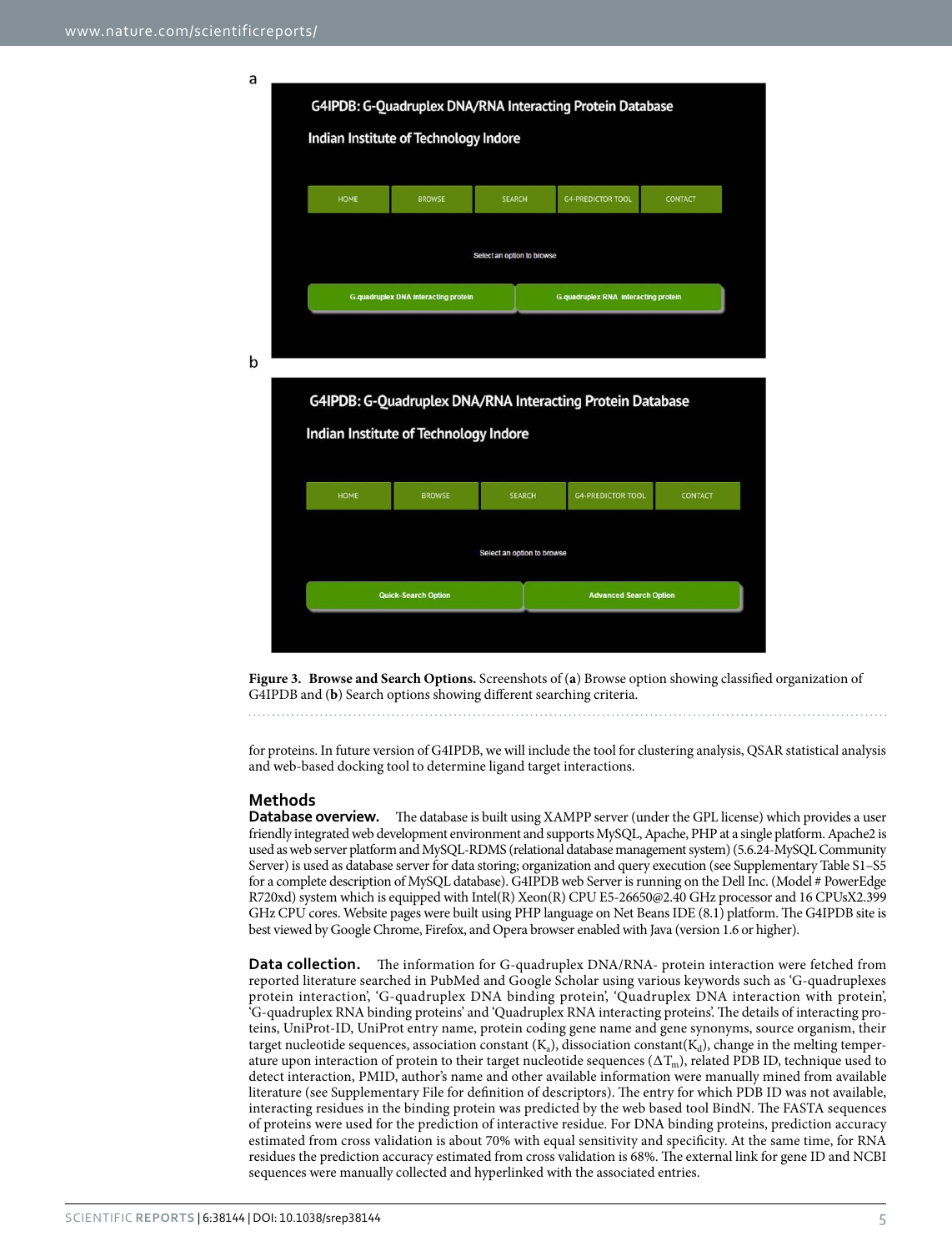a

| · Back to Home           |                        |                                                   |                          |            |                    |                |
|--------------------------|------------------------|---------------------------------------------------|--------------------------|------------|--------------------|----------------|
| . Back to Browse Option  |                        |                                                   |                          |            |                    |                |
|                          |                        | G-quadruplex DNA Interacting Protein              |                          |            |                    |                |
| SORT BY<br>Interaction @ | $-$ DISPLAY            |                                                   |                          |            |                    |                |
|                          |                        |                                                   |                          |            |                    |                |
| Interaction ID           | <b>DNA Target Name</b> | <b>Target DNA Sequence</b>                        | Interacting Protein Name | UniProt-ID | UniProt Entry name | Reference:PMID |
| <b>GANP1</b>             | LTR-8                  | 5-ITTTTGGGGACTTTCCAGGGAGGCGTGGCCTGGGCGGGTTTTT)-3* | NCL(nucleolin)           | P19338     | NUCL_HUMAN         | 26354862       |
| G4DIP2                   | LTR-III                | 5-{TTTTTGGGAGGCGTGGCCTGGGCGGGACTGGGGTTTTT)-3      | NCL(nucleolin)           | P19338     | NUCL HUMAN         | 26354862       |
| GIDIP3                   | LTR-IV                 | 5-ITTTTGGGCGGGACTGGGGAGTGGTTTTT)-3                | NCLinucleolin)           | P19338     | NUCL HUMAN         | 26354562       |
| Gining                   | LTR-II+IV              | 5-[TTTTGGGAGGCGTGGCCTGGGCGGGACTGGGGAGTGGTTTTT]-3" | NCL (nucleolin)          | P19338     | NUCL HUMAN         | 26354862       |

### 1 2 3 4 5 6 7 8 9 10 11 12 13 14 15 15 17 18 19 20 21 22 23 24 25 Next  $\mathbf b$

| · Back to Home            |                                               |                                      |                           |                       |                    |                |
|---------------------------|-----------------------------------------------|--------------------------------------|---------------------------|-----------------------|--------------------|----------------|
| · Back to Browse Option   |                                               |                                      |                           |                       |                    |                |
|                           |                                               | G-quadruplex RNA Interacting Protein |                           |                       |                    |                |
| SORT BY<br>Interaction ID | · DISPLAY                                     |                                      |                           |                       |                    |                |
| Interaction ID            | <b>RNA Target Name</b>                        | <b>Target RNA Sequence</b>           | Interacting Protein Name  | UniProt <sub>10</sub> | UniProt-Entry name | Reference:PMID |
| G4RIP1                    | human telomenc RNA (TERRA) G-quadruplex (GQ)  | 5-IUUAGGGUUAGGGUUAGGGUUAGGGUUAI-3'   | BG4( antibody )           | Q13158                | FADD HUMAN         | 26821962       |
| <b>GARIP?</b>             | human telomeric RNA (TERRA) G-quadruplex (GQ) | 5-IUUAGGGUUAGGGUUAGGGUUAGGGUUAI-3'   | Cods(carboxypyridostatin) | P52719                | PEPS ASPPH         | 25421562       |
| GARIP3                    | G-quadruplexes (TERRA)                        | 5-(UAGGGUUAGGGUUAGGGUUAGGGUU)-3'     | hTERC or Htr(TER18)       | D14746                | TERT HUMAN         | 25421962       |
| GARIP4                    | G-quadruplex Shank1a                          | 5-1 GGGGUUGGGGAGGGUGUAGGGGGUGGGG1-3  | <b>FMRP</b>               | Q06787                | FMR1 HUMAN         | 25692235       |
| GARIPS:                   | G-quadruplex Shank1b                          | 51 GGGGAGGAGAGGUCGGGGUGGGGAGUGGGG)3  | <b>FMRP</b>               | OD5787                | FMR1. HUMAN        | 25692235       |

<span id="page-5-0"></span>**Figure 4. G-quadruplex DNA/RNA interacting proteins.** Screenshots showing results of browsing (**a**) G-quadruplex DNA interacting protein and (**b**) G-quadruplex RNA interacting protein. 

| - Back to Home<br>- Back to Browse |  |  |                        |                                                  |  |
|------------------------------------|--|--|------------------------|--------------------------------------------------|--|
|                                    |  |  | Interaction-ID: G4DIP1 |                                                  |  |
| Target DNA Name                    |  |  |                        | LTR4                                             |  |
| Target DNA Sequence                |  |  |                        | S-ITTTTGGGGACTTECCAGGGAGGCGTGGCCTGGGCGGGTTTTT) 3 |  |
| Interacting Protein Name           |  |  |                        | NCL(nuclealis)                                   |  |
| Protein Synonyms                   |  |  |                        | Nucleoin                                         |  |
| Protein_Length(Amino-acid)         |  |  |                        | 710                                              |  |
| UniProt 10                         |  |  |                        | P19338                                           |  |
| UniProt_entryname                  |  |  |                        | NUCL_HUMAN                                       |  |
| Protein coding Gene Name           |  |  |                        | <b>NOL</b>                                       |  |
| Source Organism                    |  |  |                        | Homo sapiens                                     |  |
| Geno_synonyms                      |  |  |                        | NCL                                              |  |
| Protein Fasta Sequence             |  |  |                        | Click here to view the sequence                  |  |
| <b>Binding Detail</b>              |  |  |                        | dettaTm=18.1                                     |  |
| <b>Binding details</b>             |  |  |                        | <b>N/A</b>                                       |  |
| <b>Binding details</b>             |  |  |                        | N/A                                              |  |
| <b>BindN</b> Prediction            |  |  |                        | Click here to see the predicted result           |  |
| Techniques Used in the study       |  |  |                        | FRET                                             |  |
| Related PDB                        |  |  |                        | 2KRR                                             |  |
| Related PDB                        |  |  |                        | 2FC8                                             |  |
| Protein sequence Graphical view    |  |  |                        | Click here to yew.                               |  |
| Publied ID                         |  |  |                        | 26354362                                         |  |

<span id="page-5-1"></span>**Figure 5. Various option available in Interaction ID.** Screenshot showing various options of information about target nucleic acid and interacting proteins while browsing any Interaction ID present in the G4IPDB.

**G4-Predictor Tool.** G4 Predictor tool was written in the PHP language and designed to search putative G-quadruplex forming motif in the both sense and anti-sense strands simultaneously. This is based on the searching of regular expression pattern and found non-overlapping putative G-quadruplex motif in DNA and RNA sequence. We have used the following regular expression for predicting the putative G-quadruplex forming sequences:

$$
G_{\{Y1\}}[X]_{\{Y2\}}\,G_{\{Y1\}}[X]_{\{Y2\}}\,G_{\{Y1\}}[X]_{\{Y2\}}\,G_{\{Y1\}}
$$

Where X is representing any nucleotide including A, G, C, T, and U and value of Y1 is varies from any number between 2 to 7 for variable length of guanine tract and value of Y2 is varies from any numbers between 1 to 7 for variable length of loop.

**G4 Prediction Score.** In combination of the mining and prediction of putative G-quadruplex motif, G4 predictor tool also calculates the 'cG', 'cC', and 'cG/cC' scores based on the previous study of new scoring function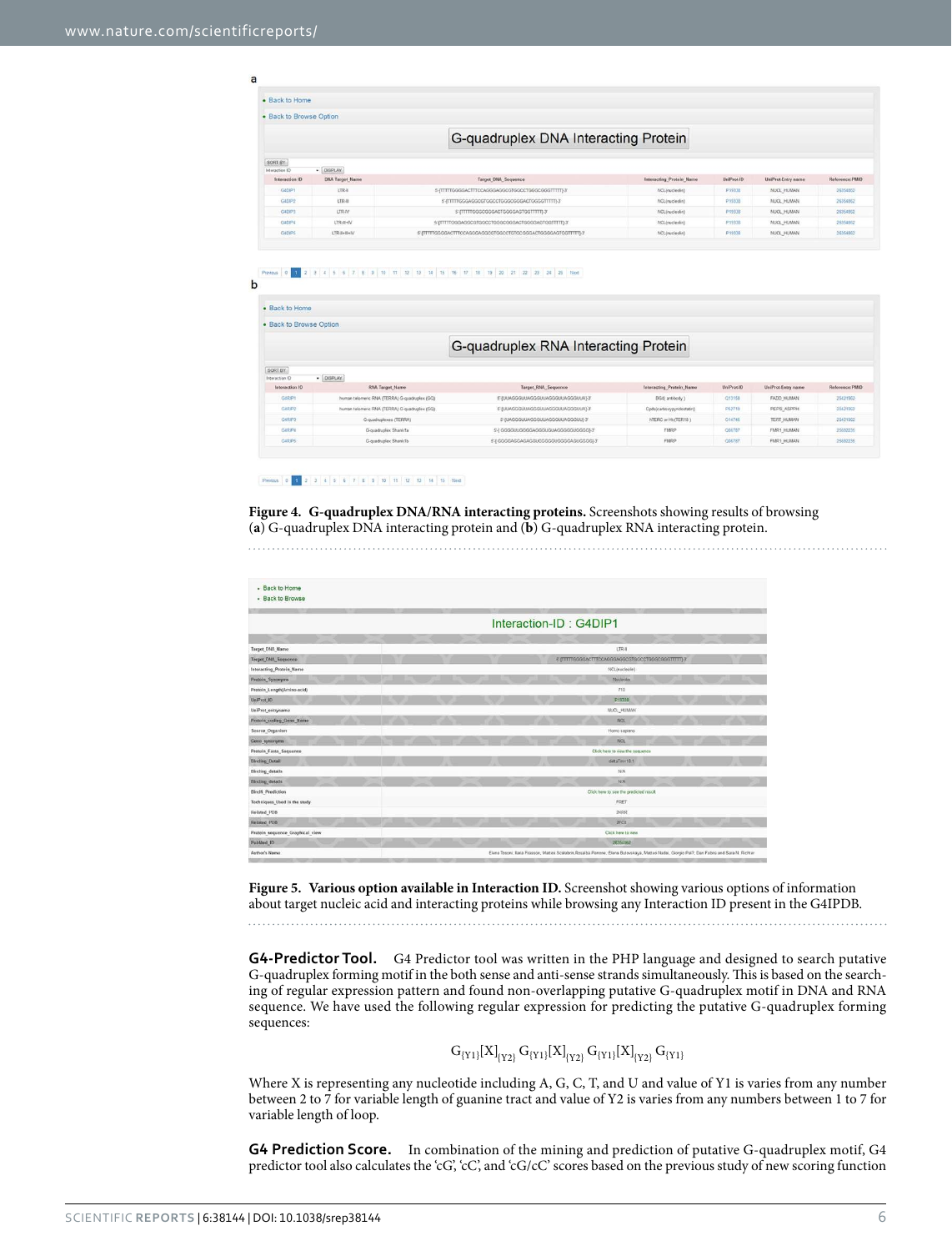| · Back to Home                                                                                                                                                                                               |                                                                                                                                                                                                                        |
|--------------------------------------------------------------------------------------------------------------------------------------------------------------------------------------------------------------|------------------------------------------------------------------------------------------------------------------------------------------------------------------------------------------------------------------------|
|                                                                                                                                                                                                              | Putative G-quadruplex Prediction Tool                                                                                                                                                                                  |
| or by uploading the sequence(s) file from the directory in FASTA file format or in text file format. This program search the putative G-quadruplex in both sense and antisense strands of query sequence(s). | G-4 prediction tool is a web based tool to predict the putative G-quadruplex forming sequences in the nucleotide sequences. User have two option to enter the query sequence either by manually entering the sequences |
| Please select an option                                                                                                                                                                                      |                                                                                                                                                                                                                        |
| Enter/Copy the sequence manually ( in 5' $\equiv$ $\Rightarrow$ 3' direction )                                                                                                                               | <b>Start Searching</b>                                                                                                                                                                                                 |
| Upload the file you want to predict (FASTA/text file format)                                                                                                                                                 | Browse No file selected.<br><b>Start Searching</b>                                                                                                                                                                     |
|                                                                                                                                                                                                              |                                                                                                                                                                                                                        |

# <span id="page-6-0"></span>**Figure 6. G4 predictor tool.** Screenshots showing search methods in the G4 predictor tool.

| · Electric Moment                                                                                                                                                                                                                                                                                                                                                             |                                                              |                                                                         |                        |                |               |                                                                             |  |  |  |
|-------------------------------------------------------------------------------------------------------------------------------------------------------------------------------------------------------------------------------------------------------------------------------------------------------------------------------------------------------------------------------|--------------------------------------------------------------|-------------------------------------------------------------------------|------------------------|----------------|---------------|-----------------------------------------------------------------------------|--|--|--|
| Putative G-quadruplex Prediction Tool<br>G-4 prediction tool is a web based tool to predict the publishe G-quadrigher forming sequences in the nucleolide sequence. User have two option to enter the query sequence either by manually entering the sequences or by up<br>program swarth the putative G-quadruplex in both sense and antisemee strands of query sequence(s). |                                                              |                                                                         |                        |                |               |                                                                             |  |  |  |
| Please select an option                                                                                                                                                                                                                                                                                                                                                       | Enter/Copy the sequence manually ( in 5' == > 3' direction ) | Start Searching                                                         |                        |                |               |                                                                             |  |  |  |
|                                                                                                                                                                                                                                                                                                                                                                               | Upload the file you want to prodict (FASTA/text file format) | Browse No file selected<br>Start Searching                              |                        |                |               |                                                                             |  |  |  |
| <b>Direction</b>                                                                                                                                                                                                                                                                                                                                                              | Suguence                                                     | <b>Starting Position</b>                                                | <b>Enting Position</b> | oG Score       | oC Score      | cG/cC Score                                                                 |  |  |  |
| www.Putative G-quadruplex Sequence in Sense Strand                                                                                                                                                                                                                                                                                                                            |                                                              | moutants at 295bp                                                       | into ands at 421       | cG score v800  | cC score #120 | <b>CO/CC scare =6 SSEGGLEGGGET</b>                                          |  |  |  |
| nno Putative G-guadruplex Sequence in Sense Strand                                                                                                                                                                                                                                                                                                                            |                                                              | moutats at 42thp.                                                       | 600 methods            | cG score =1150 | cC score #235 | elliert score no.                                                           |  |  |  |
| was Putative G-quadruplex Sequence in Sense Strand<br>Block Exits Here, No more Putative GQ front in serge strand.<br>Block Ends Here: No More Putative GO found in astherma strand.                                                                                                                                                                                          | HAS (GODAGGTGGGGCCTGGGAAGGG) T                               | woutats at 22525hp                                                      | www.unde.ut 22647      | cG score =540  | cC score =40  | clief score +13.5                                                           |  |  |  |
|                                                                                                                                                                                                                                                                                                                                                                               |                                                              | In the Sense strand (5'-3') total predicted Putative GQ sequence --- >3 |                        |                |               | In the authentic strand (5' 3') total predicted Putative GQ sequence -- > 0 |  |  |  |

<span id="page-6-1"></span>**Figure 7. Results of G4 predictor tool.** Screenshots of results showing various predicted putative G-quadruplex motif in the queried nucleotide sequences.



# <span id="page-6-2"></span>**Figure 8. Schematic representation for the various applications of G4IPDB.**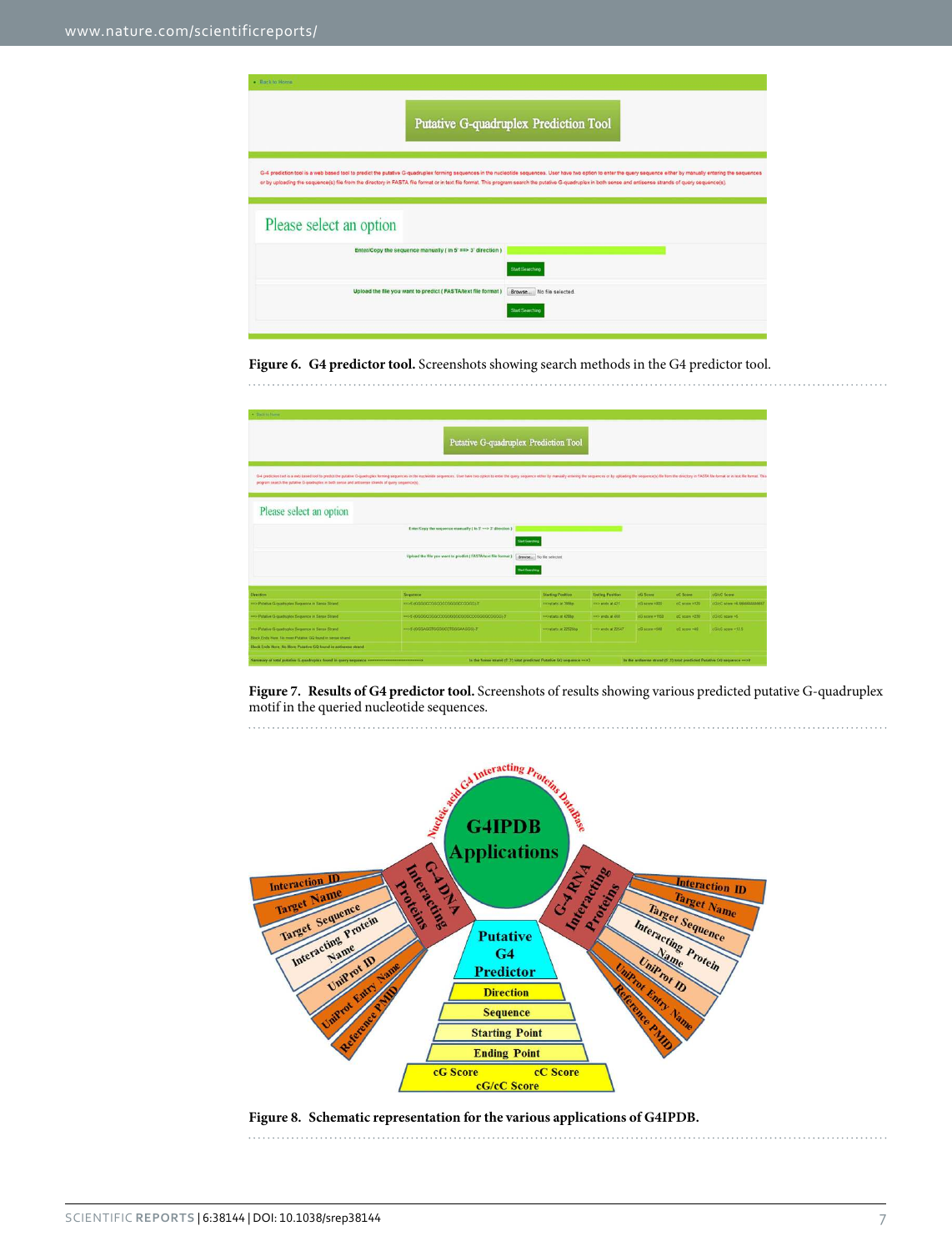for G-quadruplex motif<sup>[30](#page-7-27)</sup>. Briefly, the cG score calculation is based on the following equation and applied for each predicted substring (s) that has the length of n:

$$
cG(s) = \sum_{i=1}^{n} (|Gs(i)| \times 10 \times i)
$$
\n(1)

In this equation (1) a value of 10 is assigned to the each G, a value of 20 assigned for each paired GG and a value of 30 assigned for each triplet GGG and so on. The cC score calculation is also based on the similar equation only difference is that the cytosine nucleotide is used in place of guanine nucleotide. The cG/cC score is based on the ratio of both cG and cC scores.

## **References**

- <span id="page-7-0"></span>1. Endoh, T. & Sugimoto, N. Mechanical insights into ribosomal progression overcoming RNA G-quadruplex from periodical translation suppression in cells. Sci. Rep. **6,** 22719 (2016).
- <span id="page-7-1"></span>2. Lane, A. N., Chaires, J. B., Gray, R. D. & Trent, J. O. Stability and kinetics of G-quadruplex structures. Nucleic Acids Res. **36,** 5482–5515 (2008).
- <span id="page-7-2"></span>3. Keniry, M. A. Quadruplex structures in nucleic acids. Biopolymers **56,** 123–46 (2000).
- <span id="page-7-3"></span>4. Kogut, M., Kleist, C. & Czub, J. Molecular dynamics simulations reveal the balance of forces governing the formation of a guanine tetrad-a common structural unit of G-quadruplex DNA. Nucleic Acids Res. **44,** 3020–30 (2016).
- <span id="page-7-4"></span>5. Bochman, M. L., Paeschke, K. & Zakian, V. A. DNA secondary structures: stability and function of G-quadruplex structures. Nat. Rev. Genet. **13,** 770–780 (2012).
- <span id="page-7-5"></span>6. Duan, X. L. et al. G-quadruplexes significantly stimulate Pif1 helicase-catalyzed duplex DNA unwinding. J. Biol. Chem. **290,** 7722–35 (2015).
- <span id="page-7-6"></span>7. Mazouzi, A., Velimezi, G. & Loizou, J. I. DNA replication stress: Causes, resolution and disease. Exp. Cell. Res. **329,** 85–93 (2014).
- <span id="page-7-7"></span>8. Réblová, K. et al. Non-Watson-Crick Basepairing and Hydration in RNA Motifs: Molecular Dynamics of 5S rRNA Loop E. Biophys. J. **84,** 3564–3582 (2003).
- <span id="page-7-8"></span>9. Todd, P. K. et al. CGG repeat-associated translation mediates neurodegeneration in fragile X tremor ataxia syndrome. Neuron **78,** 440–55 (2013).
- 10. Cooper, T. A., Wan, L. & Dreyfuss, G. RNA and disease. Cell **136,** 777–93 (2009).
- 11. Orr, H. T. & Zoghbi, H. Y. Trinucleotide repeat disorders. Ann. Rev. Neurosci. **30,** 575–621 (2007).
- <span id="page-7-9"></span>12. McKnight, T. D. & Shippen, D. E. Plant Telomere Biology. Plant Cell **16,** 794–803 (2004).
- <span id="page-7-10"></span>13. Ran, X. et al. Design of High-Affinity Stapled Peptides To Target the Repressor Activator Protein 1 (RAP1)/Telomeric Repeat-Binding Factor 2 (TRF2) Protein-Protein Interaction in the Shelterin Complex. J. Med. Chem. **59,** 328–34 (2016).
- <span id="page-7-11"></span>14. Ishiguro, A., Kimura, N., Watanabe, Y., Watanabe, S. & Ishihama, A. TDP-43 binds and transports G-quadruplex-containing mRNAs into neurites for local translation. Genes Cells **21,** 466–81 (2016).
- <span id="page-7-12"></span>15. Vasilyev, N. et al. Crystal structure reveals specific recognition of a G-quadruplex RNA by a beta-turn in the RGG motif of FMRP. Proc. Natl. Acad. Sci. USA **112,** E5391–400 (2015).
- <span id="page-7-13"></span>16. von Hacht, A. et al. Identification and characterization of RNA guanine-quadruplex binding proteins. Nucleic Acids Res. **42,** 6630–44 (2014).
- <span id="page-7-14"></span>17. Ahmed, A. & Tollefsbol, T. Telomeres, telomerase, and telomerase inhibition: clinical implications for cancer. J. Am. Geriatr. Soc. **51,** 116–22 (2003).
- <span id="page-7-15"></span>18. Tosoni, E. et al. Nucleolin stabilizes G-quadruplex structures folded by the LTR promoter and silences HIV-1 viral transcription. Nucleic Acids Res. **43,** 8884–97 (2015).
- <span id="page-7-16"></span>19. Heddi, B., Cheong, V. V., Martadinata, H. & Phan, A. T. Insights into G-quadruplex specific recognition by the DEAH-box helicase RHAU: Solution structure of a peptide-quadruplex complex. Proc. Natl. Acad. Sci. USA **112,** 9608–13 (2015).
- <span id="page-7-17"></span>20. Meier, M. et al. Binding of G-quadruplexes to the N-terminal recognition domain of the RNA helicase associated with AU-rich element (RHAU). J. Biol. Chem. **288,** 35014–27 (2013).
- <span id="page-7-18"></span>21. Chatterjee, S. et al. Mechanistic insight into the interaction of BLM helicase with intra-strand G-quadruplex structures. Nat. Commun. **5,** 5556 (2014).
- <span id="page-7-19"></span>22. Hudson, J. S., Ding, L., Le, V., Lewis, E. & Graves, D. Recognition and binding of human telomeric G-quadruplex DNA by unfolding protein 1. Biochemistry **53,** 3347–56 (2014).
- <span id="page-7-20"></span>23. Lin, W. et al. Mammalian DNA2 helicase/nuclease cleaves G-quadruplex DNA and is required for telomere integrity. EMBO J **32,** 1425–39 (2013).
- <span id="page-7-21"></span>24. Xiao, J. & McGown, L. B. Mass spectrometric determination of ILPR G-quadruplex binding sites in insulin and IGF-2. J. Am. Soc. Mass Spectrom. **20,** 1974–82 (2009).
- <span id="page-7-22"></span>25. Zhang, Y., Gaetano, C. M., Williams, K. R., Bassell, G. J. & Mihailescu, M. R. FMRP interacts with G-quadruplex structures in the 3′ -UTR of its dendritic target Shank1 mRNA. RNA Biol. **11,** 1364–74 (2014).
- <span id="page-7-23"></span>26. Al-Furoukh, N., Goffart, S., Szibor, M., Wanrooij, S. & Braun, T. Binding to G-quadruplex RNA activates the mitochondrial GTPase NOA1. Biochim. Biophys. Acta. **1833,** 2933–42 (2013).
- <span id="page-7-24"></span>27. Collie, G. W. & Parkinson, G. N. The application of DNA and RNA G-quadruplexes to therapeutic medicines. Chemical Society Reviews **40,** 5867–5892 (2011).
- <span id="page-7-26"></span><span id="page-7-25"></span>28. Rhodes, D. & Lipps, H. J. G-quadruplexes and their regulatory roles in biology. Nucleic Acids Res. **43,** 8627–37 (2015).
- 29. Todd, A. K., Johnston, M. & Neidle, S. Highly prevalent putative quadruplex sequence motifs in human DNA. Nucleic Acids Res. **33,** 2901–2907 (2005).
- <span id="page-7-27"></span>30. Beaudoin, J. D., Jodoin, R. & Perreault, J. P. New scoring system to identify RNA G-quadruplex folding. Nucleic Acids Res. **42,** 1209–23 (2014).
- <span id="page-7-28"></span>31. Freibaum, B. D. et al. GGGGCC repeat expansion in C9orf72 compromises nucleocytoplasmic transport. Nature **525,** 129–133  $(2015)$
- <span id="page-7-29"></span>32. Cooper-Knock, J. et al. Antisense RNA foci in the motor neurons of C9ORF72-ALS patients are associated with TDP-43 proteinopathy. Acta Neuropathol. **130,** 63–75 (2015).
- <span id="page-7-30"></span>33. Gonzalez, V., Guo, K., Hurley, L. & Sun, D. Identification and characterization of nucleolin as a c-myc G-quadruplex-binding protein. J. Biol. Chem. **284,** 23622–35 (2009).
- <span id="page-7-31"></span>34. Gonzalez, V. & Hurley, L. H. The C-terminus of nucleolin promotes the formation of the c-MYC G-quadruplex and inhibits c-MYC promoter activity. Biochemistry **49,** 9706–14 (2010).

# **Acknowledgements**

Authors thanks Aishwarya Tiwari and Eshan Khan for their critical inputs in this manuscript, and help in designing database pages.